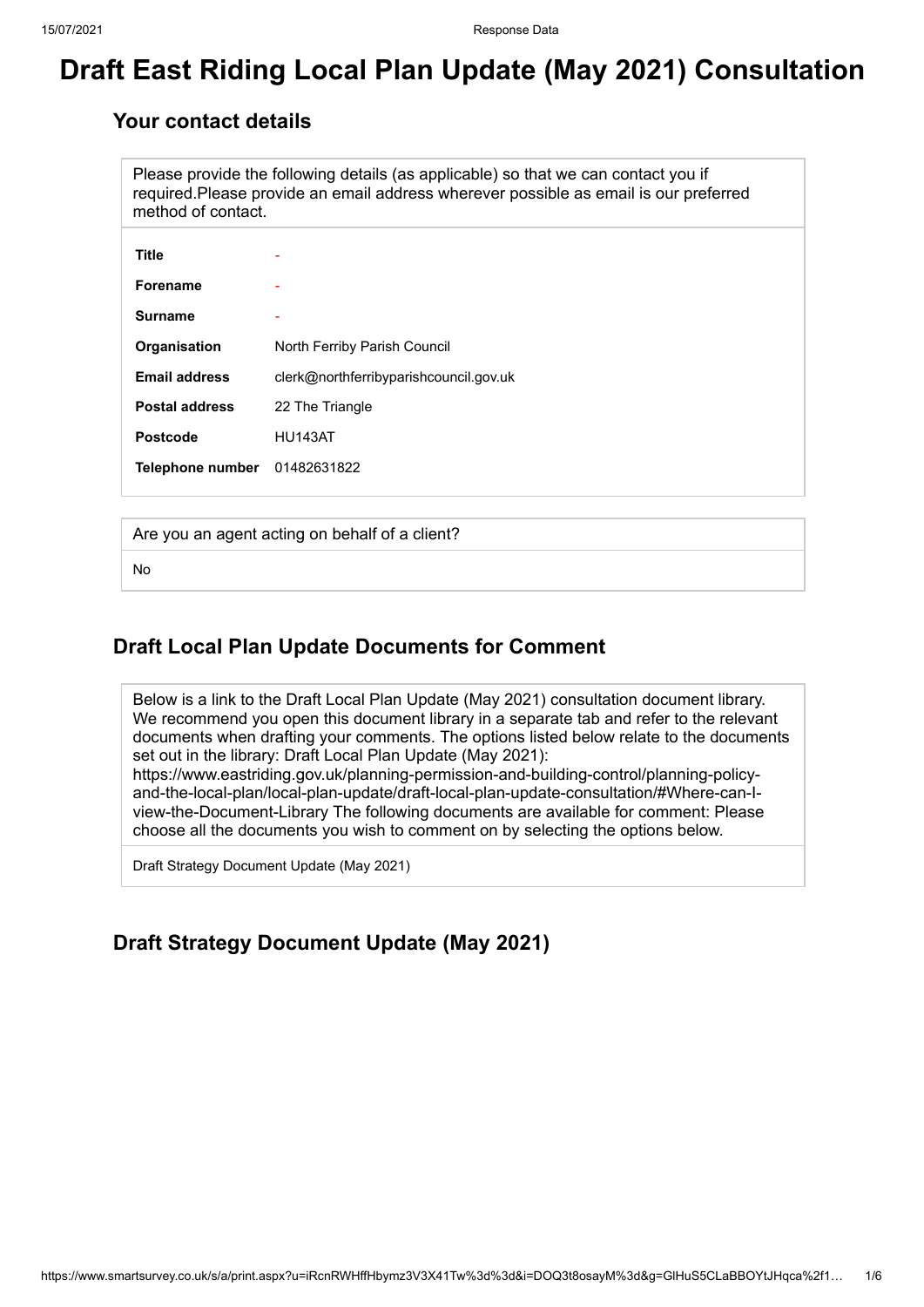| Which part (or parts) of the Draft Strategy Document Update (May 2021) are you<br>commenting on: Please tick all parts that you wish to comment on |
|----------------------------------------------------------------------------------------------------------------------------------------------------|
| <b>Consultation Question 1: Place Statements</b>                                                                                                   |
| Consultation Question 3 : Addressing Climate Change                                                                                                |
| Consultation Question 10: Delivering employment land                                                                                               |
| Consultation Question 12: Connecting People and Places                                                                                             |
| Consultation Question 27: Promoting a high quality landscape                                                                                       |
| Consultation Question 30: Strengthening blue/green infrastructure                                                                                  |
| Consultation Question 31: Managing environmental hazards                                                                                           |
| Consultation Question 32: Providing infrastructure and facilities                                                                                  |
| Consultation Question 33: Community Infrastructure Levy                                                                                            |
| Consultation Question 35: Providing public open space for leisure and recreation                                                                   |
| Consultation Question 39: Delivering growth through a Sub Area Approach                                                                            |

# **Draft Strategy Document Update (May 2021) - Consultation Question 1: Place Statements**

Do you support the proposed changes to this section of the adopted Local Plan? Please provide justification with your comment(s). Please comment in the box below. If your comments exceed the limit on the comment box, please upload additional comments in an attachment at the end of the survey.

No

Under Elloughton cum Brough it states 'The industrial estate at Melton will have also continued to develop as a strategically important employment site, taking advantage of its prime position along the important A63/M62 East-West Multi-Modal Transport Corridor.'

However the Melton Industrial Estate will be full well before 2039 if it remains allocated for B8 developments, delivering low employment numbers.

Within the Spatial Strategy Plan point 14 states 'Support a wide portfolio of energy infrastructure and businesses, and maximise the potential of renewable and low carbon energy generation whilst minimising adverse impacts, including any cumulative landscape and visual effects'

This should also include minimising the health impacts from the associated increased traffic generation.

Point 17 states 'Recognise, protect and enhance the international, national and local importance of the East Riding's natural environment and biodiversity, including nature designations of all levels, Priority Habitats and Species, high quality landscapes, such as the Yorkshire Wolds, networks of green infrastructure and supporting opportunities for appropriate recreation.'

This should be amended to also include the Wolds Way.

Point 20 states 'Support the vitality of settlements by seeking to protect and/or enhance community facilities and services, including education, health care, recreation, cultural and sports facilities.'

This should be amended to also include maintaining existing Open Space.

# **Draft Strategy Document Update (May 2021) - Consultation Question 3: Addressing Climate Change**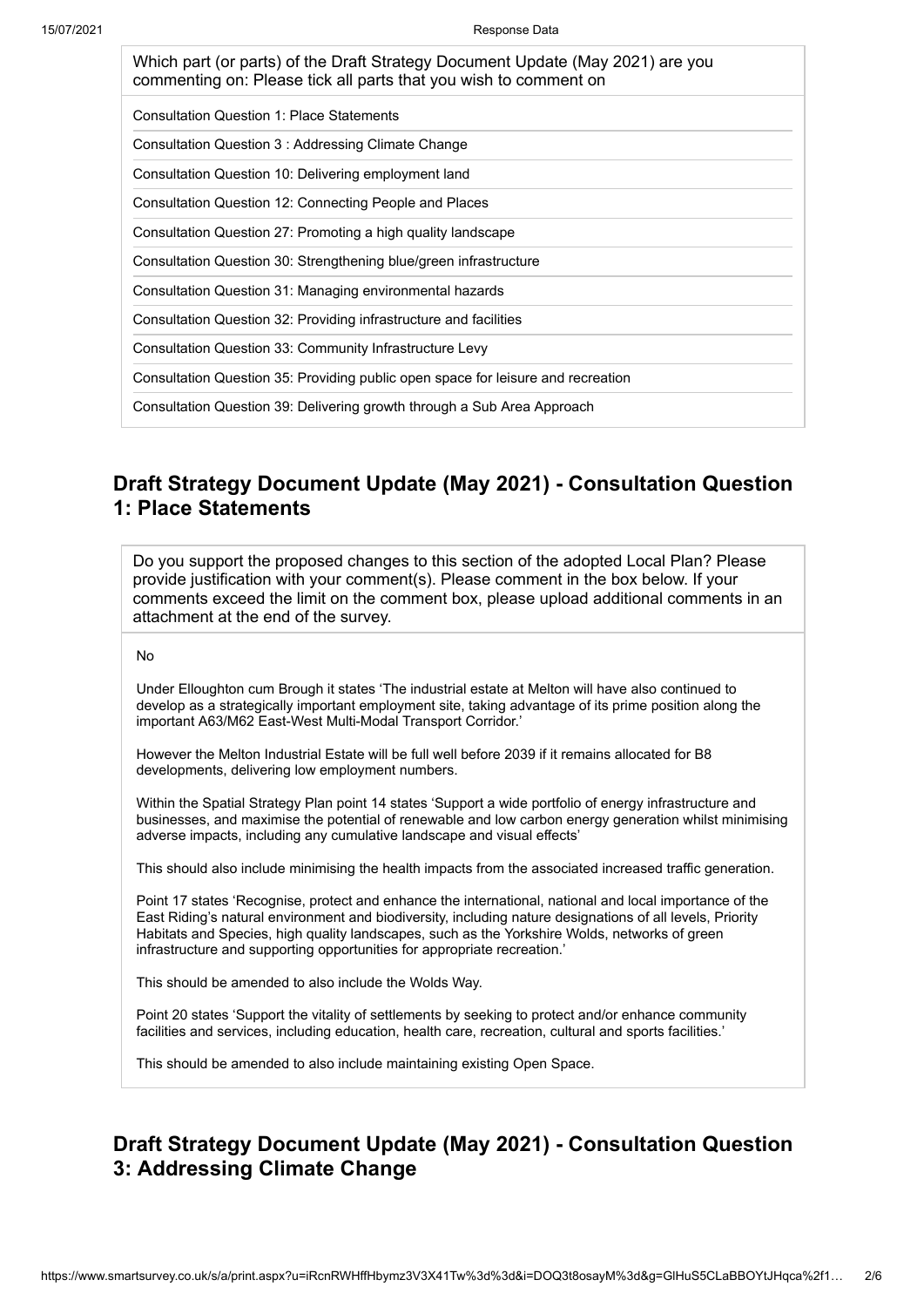Do you support the proposed changes to this section of the adopted Local Plan? Please provide justification with your comment(s). Please comment in the box below. If your comments exceed the limit on the comment box, please upload additional comments in an attachment at the end of the survey.

No, because despite agreeing a Climate Change Emergency, the strategy is short on objective based reduction in CO2 etc. and concentrates on the ultimate impacts such as flooding.

Policy S2 states ' Addressing Climate Change Development proposals will be supported where they contribute to a reduction in greenhouse gas emissions and incorporate adaptation to the expected impacts of climate change. This will be accomplished by:

A. Directing most new development to areas where there are services, facilities, homes and jobs, which reduces the need to travel and where it can be served more easily by sustainable modes of transport '

New development should also take account and be compatible with levels of education demanded otherwise travel will be increased.

Impacts on Health from NOx and particulates must be taken into account and the increased traffic generation from already approved development. The Resulting pollution along the M62/A63 must be actively monitored and managed eg by targeting sites for increased tree planting.

# **Draft Strategy Document Update (May 2021) - Consultation Question 10: Delivering employment land**

Do you support the proposed changes to this section of the adopted Local Plan? Please provide justification with your comment(s). Please comment in the box below. If your comments exceed the limit on the comment box, please upload additional comments in an attachment at the end of the survey.

The strategy for delivery of industrial development land is flawed.

The need to extend the Humber Bridgehead site is identified with land to the Southwest of it now allocated, but Melton West is nearer to residents in North Ferriby, Melton and Welton for sustainable transport.

Lowly paid warehousing jobs on Melon West are not compatible with the adjacent housing costs and will result in employees being bussed in from Hull or wider afield. Therefore Melton West's designation for B8 employment should be reversed to the previous B1, B2 classification.

According to the figures given and current application and development in process, approx. 25% of the 2020 – 2039 178 ha employment land requirement is already under consideration for MELT E in Year 0 of the plan, from which the East Riding will be lucky to benefit from 1000 new full time jobs (which will be lowly paid as above and certainly not compatible with neighbouring education aspirations).

Paragraph 36.3 of the Draft Allocations Document states 'Melton is identified in the Draft Strategy Document Update (2021) as a Key Employment Site. In total, over 62 hectares of land is allocated for employment uses at Melton, the vast majority of which has planning permission'

This is too high a % for as part of the approx. 10,000 job aspirations indicated in the Employment Land Review for the period to 2039

The statement To ensure that the potential of the site is maximised, the majority of development must be within the B2 and B8 use classes, is totally flawed in respect to B8 as the standard of 1 job per 81 m2 will not be achieved.

The statement ' In addition, there are bus services providing connections to Hull City Centre, North Cave, South Cave, Swanland, Elloughton-cum-Brough, North Ferriby and Hessle' is not correct.

# **Draft Strategy Document Update (May 2021) - Consultation Question 12: Connecting People and Places**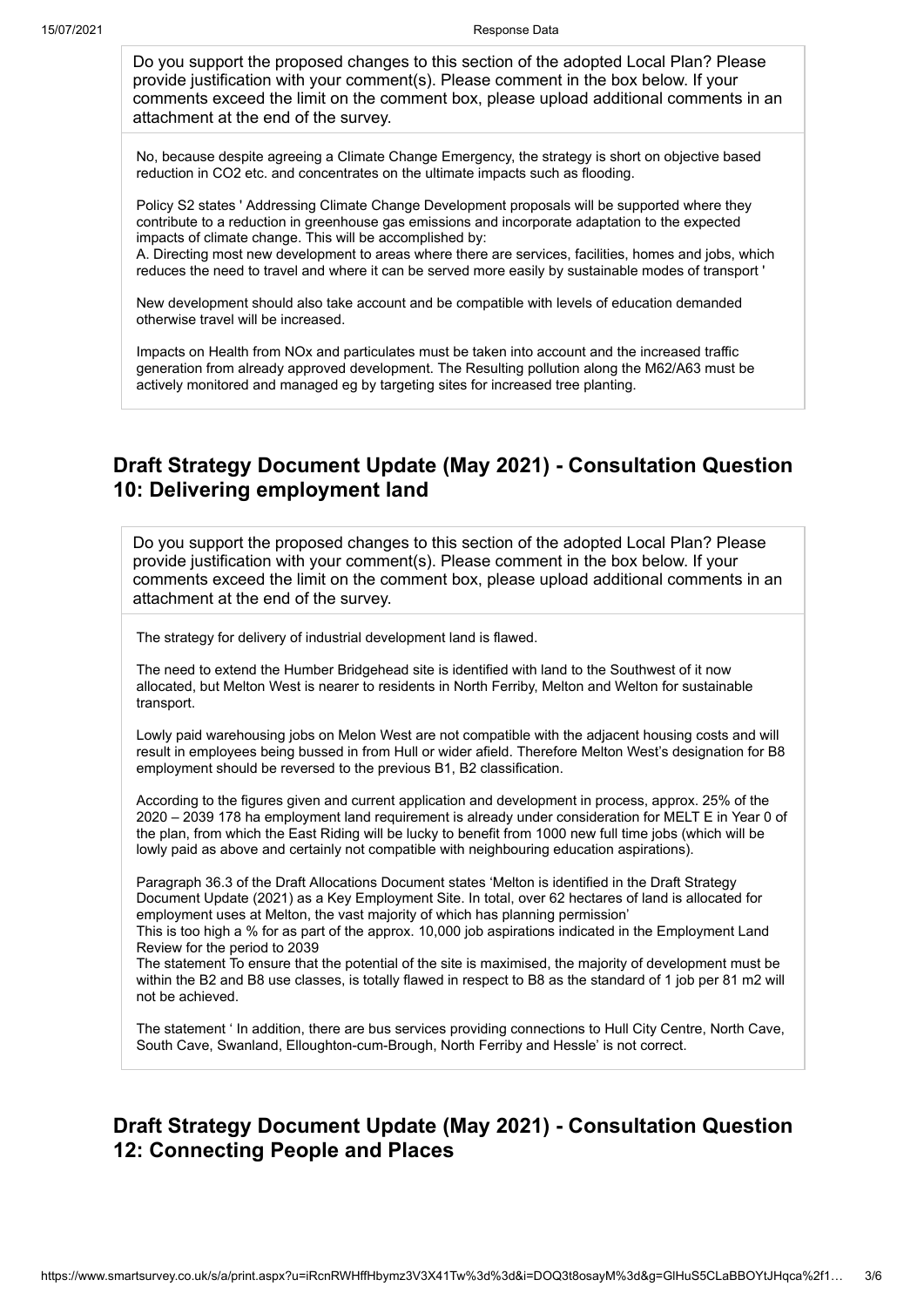Do you support the proposed changes to this section of the adopted Local Plan? Please provide justification with your comment(s).Please comment in the box below. If your comments exceed the limit on the comment box, please upload additional comments in an attachment at the end of the survey.

#### No

Policy S8 states ': Connecting People and Places E. Roadside facilities and parking essential to support the safety and welfare of motorists and lorry drivers will be supported, where they are of an appropriate scale, meet an identified need, and can be accessed safely'

The word 'supported' in the above statement must be changed to 'conditioned'

Similarly Paragraph 5.56 states 'Roadside facilities will be supported where they are necessary and provide for basic needs such as fuel, food, drink, and parking, which are essential to support the safety and welfare of motorists and lorry drivers. The scale and nature of roadside facilities would need to be appropriate to their location, safely accessible and, where possible, located within a settlement.'

The wording of the final sentence above needs to be amended. For lorry drivers the roadside facilities must be local to and at the cost of the industrial developer and NOT within the settlement/villages.

# **Draft Strategy Document Update (May 2021) - Consultation Question 27: Promoting a high quality landscape**

Do you support the proposed changes to this section of the adopted Local Plan? Please provide justification with your comment(s).Please comment in the box below. If your comments exceed the limit on the comment box, please upload additional comments in an attachment at the end of the survey.

The definition of the high quality landscape should include that part of the Wolds that extends to the bank of the Humber. In particular it should extend to include the Wolds Way from its starting point on the bank of the River Humber. The suggested updated wording is shown below in capitals.

Policy ENV2: Promoting a high quality landscape

B. Proposals should protect, enhance and be compatible with the existing landscape character as described in the East Riding Landscape Character Assessment, in particular, within the following Important Landscape Areas as shown on the Draft Policies Map Update:

1. The Yorkshire Wolds AND THE WOLDS WAY with special attention to ensuring developments are of an appropriately high quality and will not adversely affect the historic and special character, appearance or conservation value

# **Draft Strategy Document Update (May 2021) - Consultation Question 30: Strengthening blue/green infrastructure**

Do you support the proposed changes to this section of the adopted Local Plan? Please provide justification with your comment(s).Please comment in the box below. If your comments exceed the limit on the comment box, please upload additional comments in an attachment at the end of the survey.

No

The Yorkshire Wolds and the whole of The Wolds Way should be included into Policy ENV5.

Land that is already held as Open Space should be clearly identified within the plan and protected for biodiversity from light, noise and air pollution.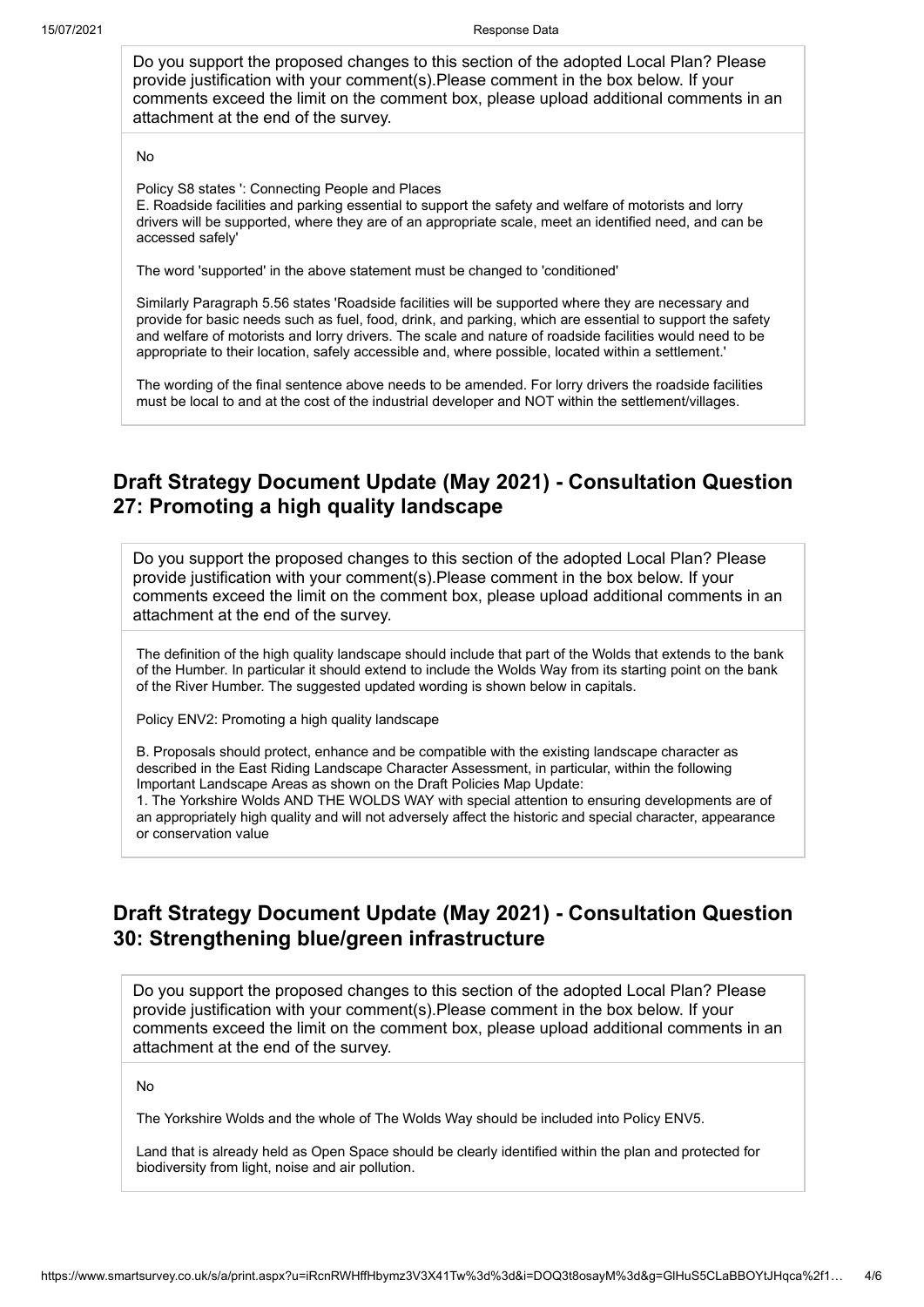# **Draft Strategy Document Update (May 2021) - Consultation Question 31: Managing environmental hazards**

Do you support the proposed changes to this section of the adopted Local Plan? Please provide justification with your comment(s).Please comment in the box below. If your comments exceed the limit on the comment box, please upload additional comments in an attachment at the end of the survey.

No

Air Pollution (NOx and Particulates) and Light Pollution causing sleep deprivation must be specified and included

# **Draft Strategy Document Update (May 2021) - Consultation Question 32: Providing infrastructure and facilities**

Do you support the proposed changes to supporting new and improved infrastructure facilities set out in this section of the adopted Local Plan? Please provide justification with your comment(s).Please comment in the box below. If your comments exceed the limit on the comment box, please upload additional comments in an attachment at the end of the survey.

No – the current scheme is too restrictive and does not allow the correct level of input to the local community ( e.g. footpath requested by both Swanland and North Ferriby PC)

# **Draft Strategy Document Update (May 2021) - Consultation Question 33: Community Infrastructure Levy**

Do you support the proposal to continue to seek contributions to infrastructure under the current Local Plan and not adopt a Community Infrastructure Levy charge at this time? Please provide justification with your comment(s).Please comment in the box below. If your comments exceed the limit on the comment box, please upload additional comments in an attachment at the end of the survey.

Yes agree with principal to not adopt CIL but as with Q32 investment should be locally driven

But Policy C1 below is too weak to deliver this and suggested additional wording is included in capitials.

Policy C1: Providing infrastructure and facilities A. Proposals for new and/or improved infrastructure and facilities will be supported where they enhance the quality and range of services and facilities or facilitate delivery of new development needs. B. New development will be supported ONLY where it is adequately serviced by infrastructure and facilities. Where necessary, the phasing of new development will be linked to the delivery of new or improved infrastructure and facilities. EG OVERNIGHT LORRY PARKS FOR DISTRIBUTION CENTRES C. Subject to economic viability (WHO ASSESSES ECONOMIC VIABILITY AND HOW ARE DECISIONS SCRUTINISED), developer contributions will be REQUIRED from new development to: 1. Meet the need for new and/or improved infrastructure and facilities; and

2. Mitigate its impact on the wider environment and the community

# **Draft Strategy Document Update (May 2021) - Consultation Question 35: Providing public open space for leisure and recreation**